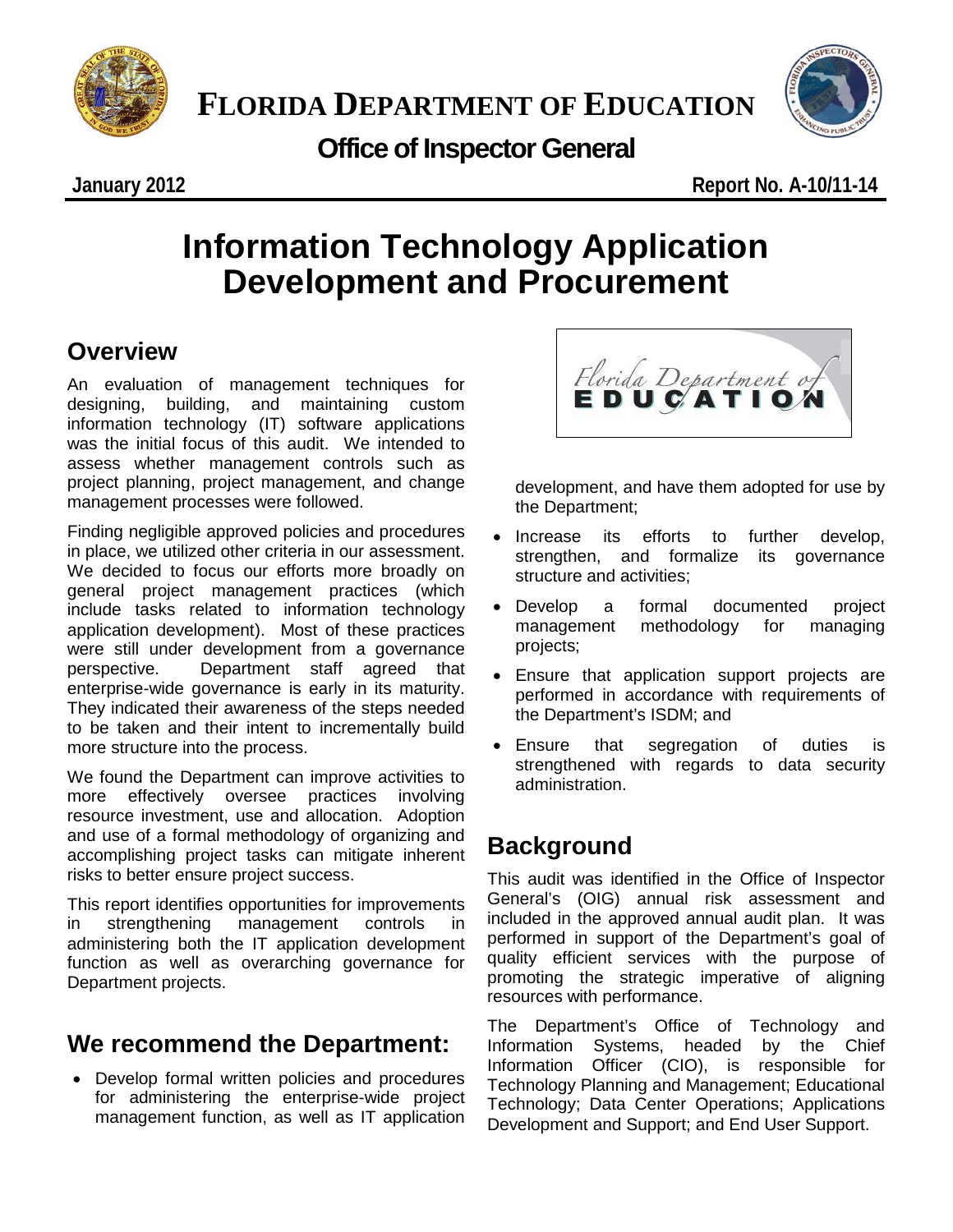Staff in the *Technology Planning and Management Section* are involved in implementation of enterprise-wide governance activities that help ensure decisions and resource allocations related to new projects undertaken by the Department are made in support of the Department's strategic plan. Workgroups and an oversight governing committee are being developed to address the needs of prioritizing the many project ideas and plans under consideration for acceptance, improving project management practices, and focusing on critical project issues and risks.

The Department's project management office is placing emphasis on processes to control the approval of new projects and programs, many of which involve IT components (hardware and software elements). These practices are intended to ensure decisions on resource investment, use, and allocation align with and support the Department's strategic plan.

The *Applications Development and Support Section* responds to service requests for existing software programs which could range from minor fixes to<br>maior enhancements and new system major enhancements and new system developments. Applications development staff are required to follow the Department's Information System Development Methodology (ISDM) which outlines a common framework of lifecycle phases that may include planning, analysis, design, development, testing, implementation, and maintenance.

### **Results of Previous Assessment**

We identified a technical assistance report prepared by the Center for Educational Leadership and Technology (CELT), an information technology architect and systems integrator for educational entities. The firm performed a review that included an assessment of the Department's overall IT structure and governance processes.

The CELT final report, issued in June 2011, indicates that Department leadership has strongly embraced project management as an essential mechanism for overseeing the implementation of Department grants. They reported areas of continued focus which included recommendations that the Department:

• Support the move toward agency-wide implementation of project management;

- Develop an agency-wide data governance structure and process; and
- Implement an IT governance process to continuously monitor and improve IT organizational alignment, resource allocation, efficiency and responsiveness to internal and external stakeholder needs.

The results of this assessment parallel the first three findings and recommendations included in this audit report.

### **Findings and Recommendations**

#### **1. Formal written policies and procedures are needed.**

Department policies and procedures related to information technology (IT) application development as well as enterprise-wide project management are limited. Documents were limited to a draft development methodology, a document regarding minimal security standards for software development, a brief document on technical standards, and draft flowcharts on proposed governance processes.

Written policies and procedures are used to communicate and control the activities and processes to achieve established goals and objectives. They should be comprehensive, current, and effectively communicated to the responsible staff.

A review of two Florida state agencies found extensive guidance related to IT application development and governance structure. Published documents addressed such areas as application development and requirements, information technology acquisition, data policies, testing standards, information security, and project management.

In the absence of policies and procedures, Department staff have relied on instructions provided from other sources (e.g., knowledgeable staff members, industry practices, etc.).

Without written policies and procedures, administration of the enterprise-wide project management process as well as IT application development may not be consistent and accountability may be difficult to maintain. Established policies and procedures are a crucial internal control; their absence can decrease the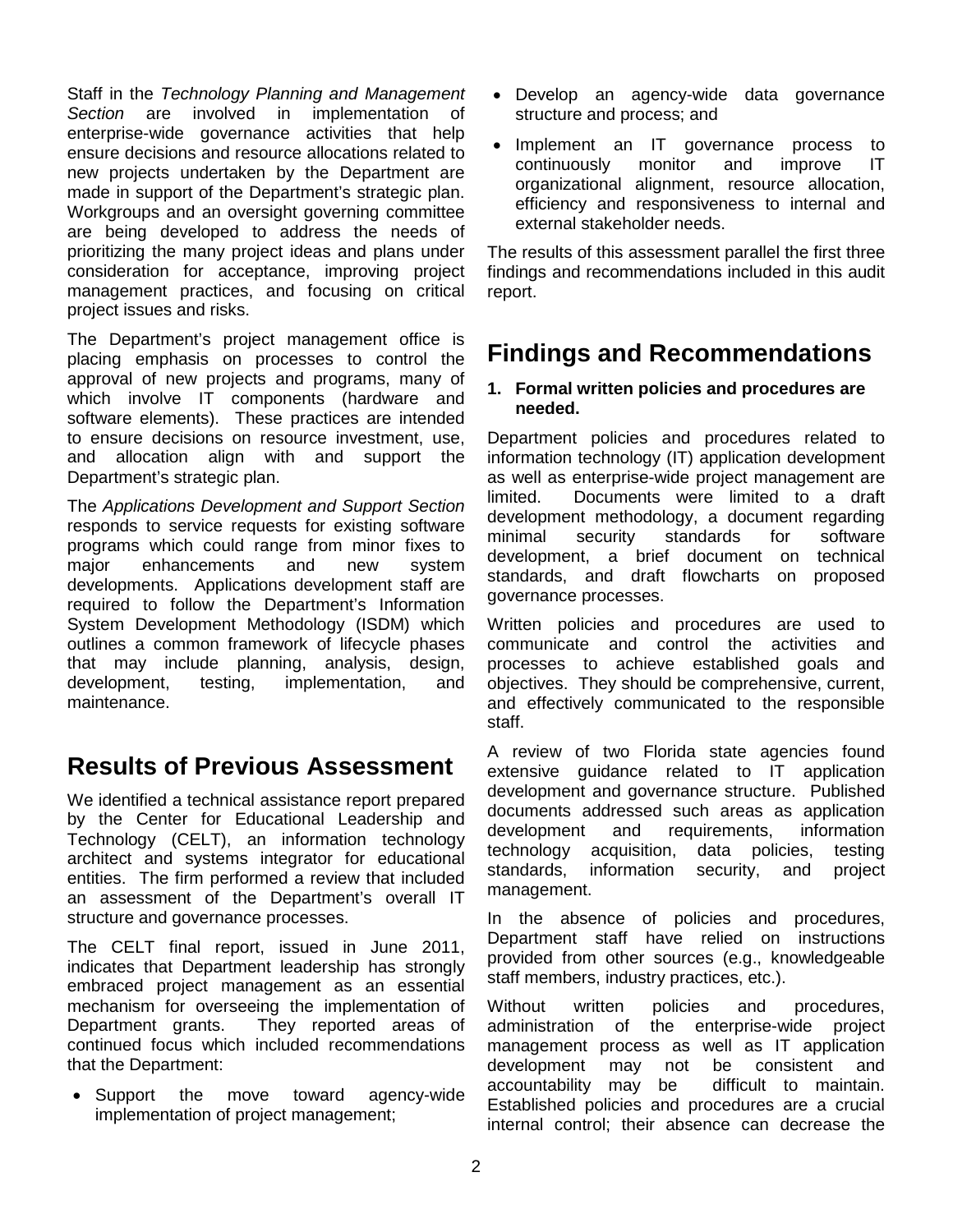probability that management's directives will be followed and objectives achieved.

#### **Recommendation:**

The Department should develop formal written policies and procedures for administering the enterprise-wide project management function, as well as IT application development and have them approved by executive management. Approved policies and procedures should be implemented and staff trained on their application. Once established, written policies and procedures should be reviewed at least annually and updated as necessary. Policies and procedures should cover the areas listed below in addition to other areas as determined necessary.

#### *Project Management*

- Project governance (including oversight committee charters)
- Project management methodology

#### *Application Development and Support*

- Approved Information Systems Development Methodology
- Securing software applications
- Change management

#### **Management Response:**

#### *Project Management*

The establishment of a Project Management system was initiated in large part as a mechanism for implementing the challenging reforms required by two very large federal grants: Race to the Top and the Partnership for Assessment of Readiness for College and Careers. The timelines for both of these grants required the Department to very quickly put into place processes and procedures for managing an extensive number of complex projects. Under the leadership of the Commissioner Smith, the Project Management function was established as a way of work for the Department. Shortly thereafter, the Department went through a transition period under the leadership of an Interim Commissioner, and on July 31, 2011, Commissioner Robinson was appointed Commissioner by the State Board of Education.

Throughout this period, the Project Management Oversight Committee (PMOC) has continued to evolve. Policies, procedures, and methodologies have been developed and are being used to guide the ongoing implementation, while continuing to be refined to reflect the changes in Department leadership as well as the differing types and stages of the identified projects. The written documents, including for example, the charter template, are being revised and refined concurrently to reflect the direction of the PMOC. The anticipated completion date for finalizing policies and procedures for the areas listed in the audit report is June 30, 2012.

It is anticipated that this Project Management function, like those of other agencies, will continue to mature and thus the policies, procedures, and methodologies will likewise need to be continuously examined and enhanced. While the PMOC will formally adopt these written documents related to management and governance, it will be necessary to make periodic revisions to ensure that these enhancements are communicated effectively. Training of personnel has been ongoing throughout the process of establishing the system and will continue to be provided as new information is available or as additional staff become involved in the process.

#### *Application Development and Support*

The Information Systems Development Methodology has been developed and implemented for almost a year. Although the ISDM has not yet been formally adopted, it is in use and is guiding the development methodology used by the Department. A written procedure related to the security of software applications has been developed and added as an Addendum to the ISDM. A change management system, the Service Request System, has also been established. The ISDM will be examined to determine whether any revisions are necessary prior to presenting it for formal adoption (anticipated completion date of June 30, 2012). All of these are documents are written and are being used by relevant staff. Training for affected staff will be provided as needed (when changes are made or when additional staff need to use these policies, procedures, and methodologies).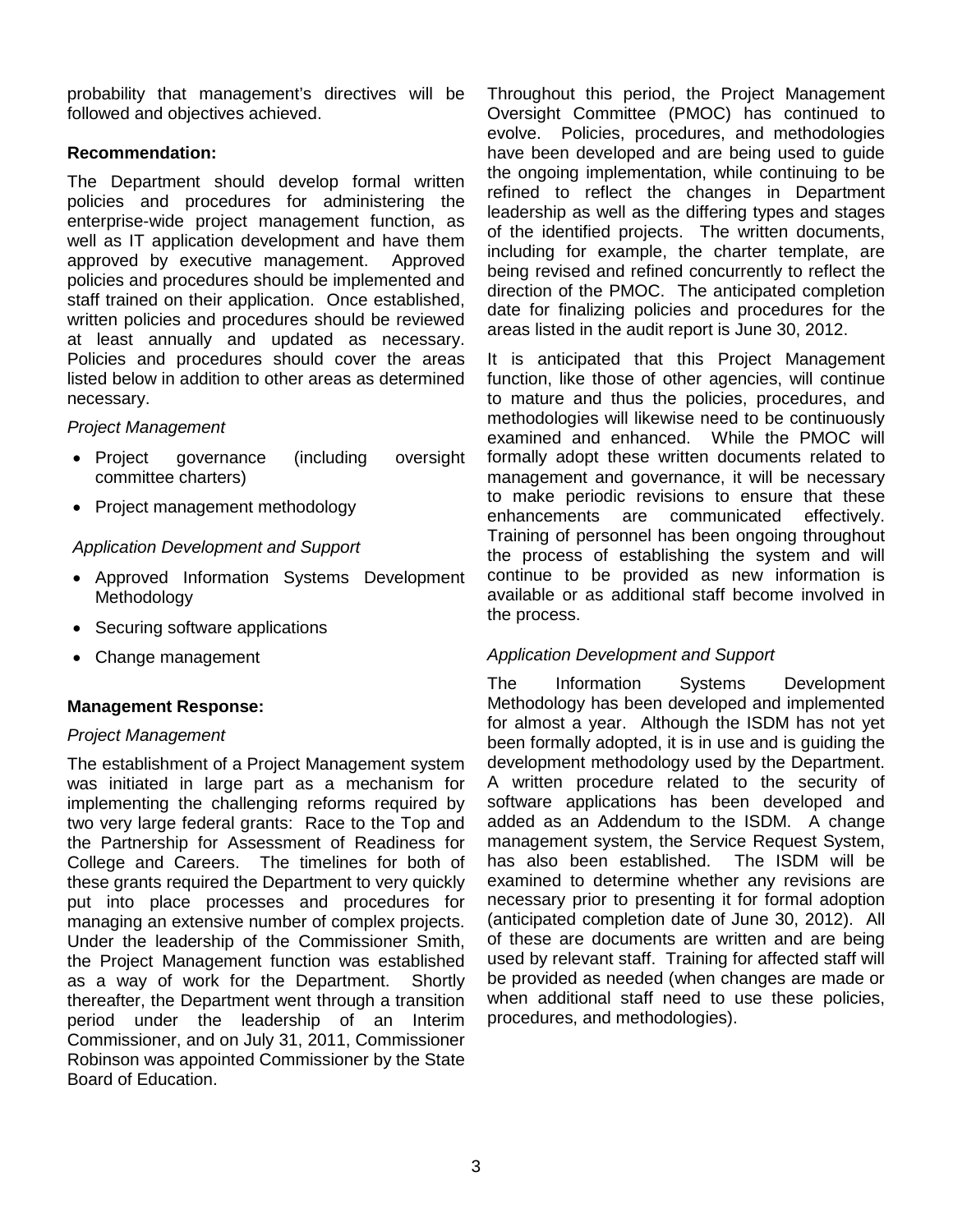#### **2. Effectiveness of project governance should continue to be improved.**

Governance processes were under development during the audit. For example, responsibilities of a project oversight committee were still being formulated. Governance can be established by finalizing a governing oversight committee, developing policies and procedures, defining job roles, executing good human resource practices, and performing risk assessments.

A project management function is in place at the Department to establish enterprise-wide project governance. It facilitates activities of a governing body, the Project Management Oversight Committee (PMOC). Comprised of Department senior managers (including the CIO), the PMOC considers concept papers, feasibility studies and business cases for new project ideas or solutions and monitors progress on certain significant projects approved for delivery.

Neither of these function's roles and responsibilities had been formally defined and documented. Staff of the project management function were drafting a policy and procedures document along with charter documents. At the time of the audit, Department staff members were working to re-establish the PMOC's structure and processes to include a meeting schedule and a focus of addressing critical project issues and risks, while also providing a forum for program and project managers and executive leadership.

This lack of formalized governance may have resulted from project managers being wary of activities that could slow down a project, especially during a time when the Department is operating under pressure to implement new projects and keep ongoing projects on track.

Not having a clearly defined process gives clear warning that practices involving resource investment, use, and allocation may not align with and support the Department's strategic plan. Potential impacts of not having an effective steering committee in place may include, for example, reduced uniformity in managing and reporting on project activities, reactive rather than proactive decision making on projects, disparities in the project selection and approval process, and inconsistencies in project monitoring and oversight practices.

#### **Recommendation:**

As project governance is critical to support the management of limited resources, the Department should continue on the path to further develop, strengthen, and formalize its governance structure and activities. This includes creating governance committee charters and policies to implement governance activities and empowering a strategy or steering committee to ensure adequate control over project decisions, directions, and performance to ensure project activities support the Department's strategic plan.

#### **Management Response:**

*See response to Finding 1.*

#### **3. The Department is not following a formal documented project management methodology.**

We found that important planning steps and related deliverables of selected ongoing projects were not evidenced. These include:

- Concept paper, feasibility study or business case;
- Documentation of project approval at the Division level and by the PMOC;
- Spending plan documentation;
- Project level communications plan; and
- Project charter documents were written at a high level, incomplete and not approved (signed) by project sponsors and project team members.

A project management methodology should establish a documented process which guides project activities. The typical process begins when the idea for a new project is first conceived. The methodology would give the project team a road map to help ensure all needed components are addressed.

One goal of the methodology would be to improve the quality and efficiency of projects undertaken. The methodology can evolve as the needs of the Department change and as improved methods, techniques, standards and technology become available.

The Department has not established a formal project management methodology, possibly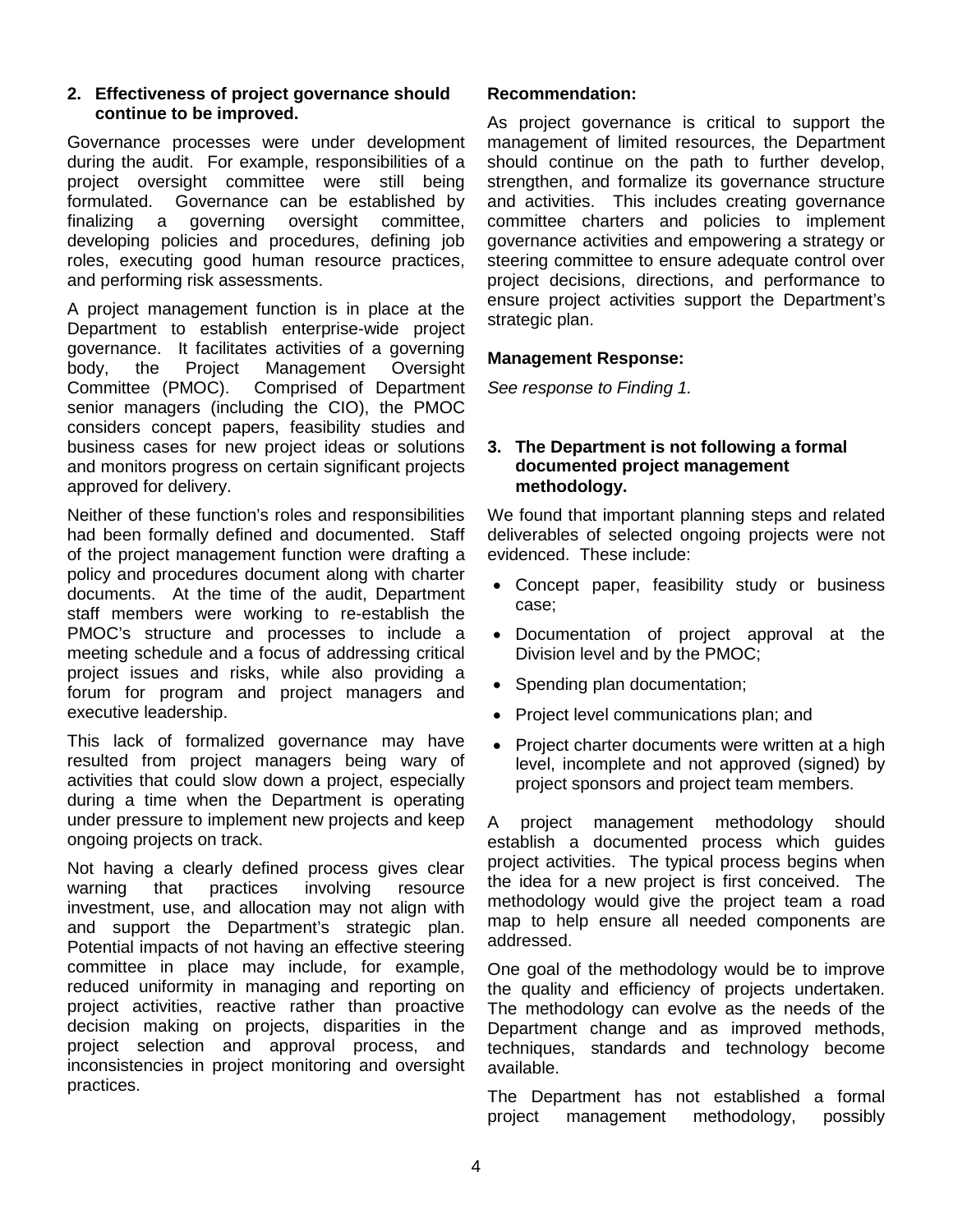because project managers are wary of activities that could slow down projects.

Not having in place a formal means of organizing and accomplishing project tasks while documenting approvals could lead to inadequate project management, scope variations, time and cost overruns, and performance criteria not being met.

Establishing formal project approval steps, for example, will better ensure that evaluations such as project feasibility studies and concept papers are prepared up front before projects are initiated.

#### **Recommendation:**

The Department should develop a formal project management methodology for managing projects. A one-size-fits-all methodology is not likely to work given the different types of projects and management styles involved.

The methodology would likely include templates that can guide project teams in obtaining an appropriate level of documentation, while streamlining preparation time and effort involved.

#### **Management Response:**

*See response to Finding 1.*

#### **4. Documentation of ISDM deliverable activities for application support projects should be improved.**

Based on a review of selected application support projects, we found that documentation of ISDM<br>deliverable activities should be improved. deliverable activities should be improved. Incomplete or insufficient documentation was noted for the following areas:

- Risk analysis
- System architecture
- Business requirements definition
- Data requirements
- Programming specifications
- Security plan and design
- Compliance with Americans with Disabilities Act
- System test plan and results
- User acceptance test plan

The Department's ISDM provides a standard set of tasks and products to be used in application systems development. It outlines a common framework of lifecycle phases, and provides instructions to staff on completion of required deliverables that evidence execution of steps that will help ensure all needed components are addressed.

The ISDM addresses required documents and formats and defines staff roles and responsibilities with respect to the development process. ISDM steps are applied based on project size and complexity.

In several instances, it was indicated that required ISDM analyses had been performed, though not formally documented, due to the lack of staffing. One project reviewed had begun before the adoption of the ISDM (June 2010), thus some of the requirements were not completed.

If steps in the ISDM are not sufficiently documented, evidence of their performance becomes questionable. Failing to perform required steps in the methodology could lead to inadequate project management, scope variations, time and cost overruns, and performance criteria not being met.

#### **Recommendation:**

The Department should ensure that application support projects be performed in accordance with requirements of the Department's ISDM. Staff performing deliverable tasks should be sufficiently trained on use of the development methodology and effectively supervised to ensure quality. Opportunities to streamline the documentation of ISDM deliverables could potentially be achieved by expanding the use of templates.

#### **Management Response:**

As noted above, the ISDM is being implemented throughout the Department; however, there are varying levels of implementation among staff based on the type of system being worked on. The Office of Application Development and Support (OAS) will continue to supervise and monitor the levels of implementation of the ISDM, specifically the documentation of ISDM deliverables. Additional documentation of ISDM deliverables. training will be provided as needed and as indicated by the results of internal monitoring. Training will include guidance and best practices related to the use of templates for documentation of deliverables. OAS will also update the ISDM to address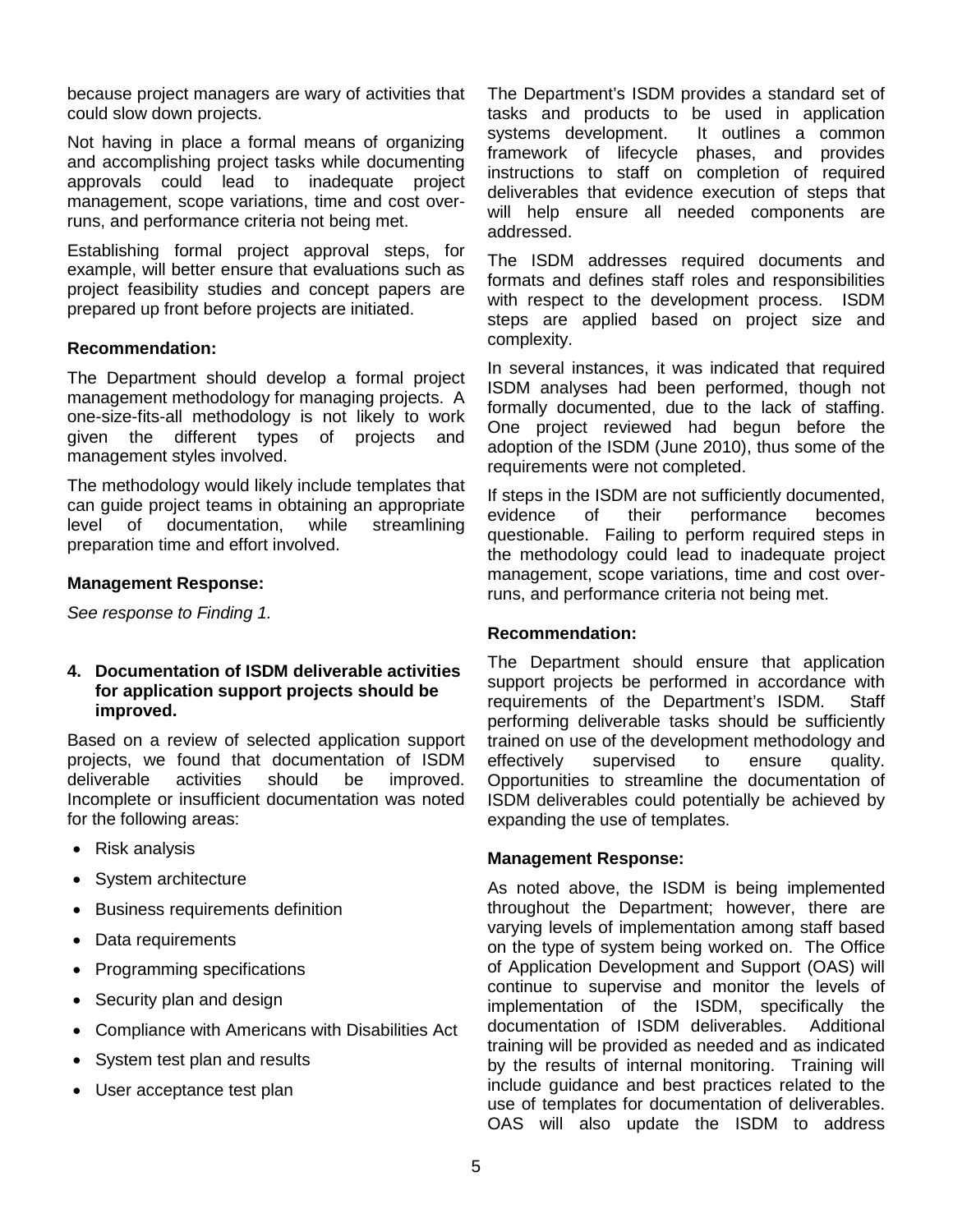deliverable activities documentation in the areas mentioned in the report (risk analysis, system architecture, business requirements definition, data requirements, programming specifications, security plan and design, compliance with Americans with Disability Act, system test plan and results, and user acceptance test plan).

#### **5. Segregation of duties should be strengthened.**

Certain programmer employees in the Department's internal applications support section are allowed to implement development tasks (coded software) into the production environment. This lack of separation results in a potentially significant control weakness.

Strict control of software and data changes requires that programmers not be allowed to move software into production. Typically, a software change manager implements changes into production, after testing for readiness. For appropriate segregation of duties, programmers should not be able to execute any jobs in a production mode, perform<br>database administration functions, perform database administration functions, perform application security functions, or have access to production databases.

Department staff agreed that this situation represents a control weakness, but indicated limited staff resources have led to certain senior level programmers performing dual (conflicting) roles.

Not establishing appropriate segregation of duties among IT functions increases the risk that erroneous or fraudulent transactions could be processed, that improper program changes could be implemented and not be detected, and that computer resources could be damaged.

#### **Recommendation:**

Existing security administration and application programming functions should be reviewed. Effective segregation of duties should be implemented where practicable. Programmers should not have access to the production environment. Where an appropriate segregation of duties is not possible, careful monitoring of the activities of affected individuals performed. The approach to separation of duties should be defined in the Department's security policies.

#### **Management Response:**

The Department has made every effort to segregate duties; however, in a small number of instances, select senior staff have been given the authority to perform functions in multiple areas. OAS carefully monitors updates to code and databases to ensure the integrity of the data and to prevent any breach of security. As noted earlier, the Department has established the Services Request system process and the change management process, specifically with respect to moving code into production. Use of this system by all staff, and most specifically the staff who perform functions in multiple areas, will ensure that any programmer is not the same person who updates the production environment.

These enhancements to the existing procedures, along with constant internal monitoring, will strengthen the segregation of duties to compensate for the need for staff to handle multiple functions in certain situations. These procedures will also be updated in the Department's security policies as needed.

### **Objectives and Scope**

The objectives of this audit were to: 1) identify current practices regarding IT application development and procurement; 2) measure compliance with applicable guidance, and 3) consider best practices used by other agencies.

The scope of the audit included activity during the period July 1, 2010, to November 30, 2011.

### **Methodology**

This audit was conducted in accordance with the *International Standards for the Professional Practice of Internal Auditing*, published by the Institute of Internal Auditors. To achieve audit objectives, the audit team:

- Researched and reviewed applicable statutes, rules, manuals, procedures, related reports, and supporting documentation;
- Interviewed appropriate staff;
- Reviewed documentation for selected ongoing projects and for completed support projects;
- Reviewed procurement documentation where appropriate; and